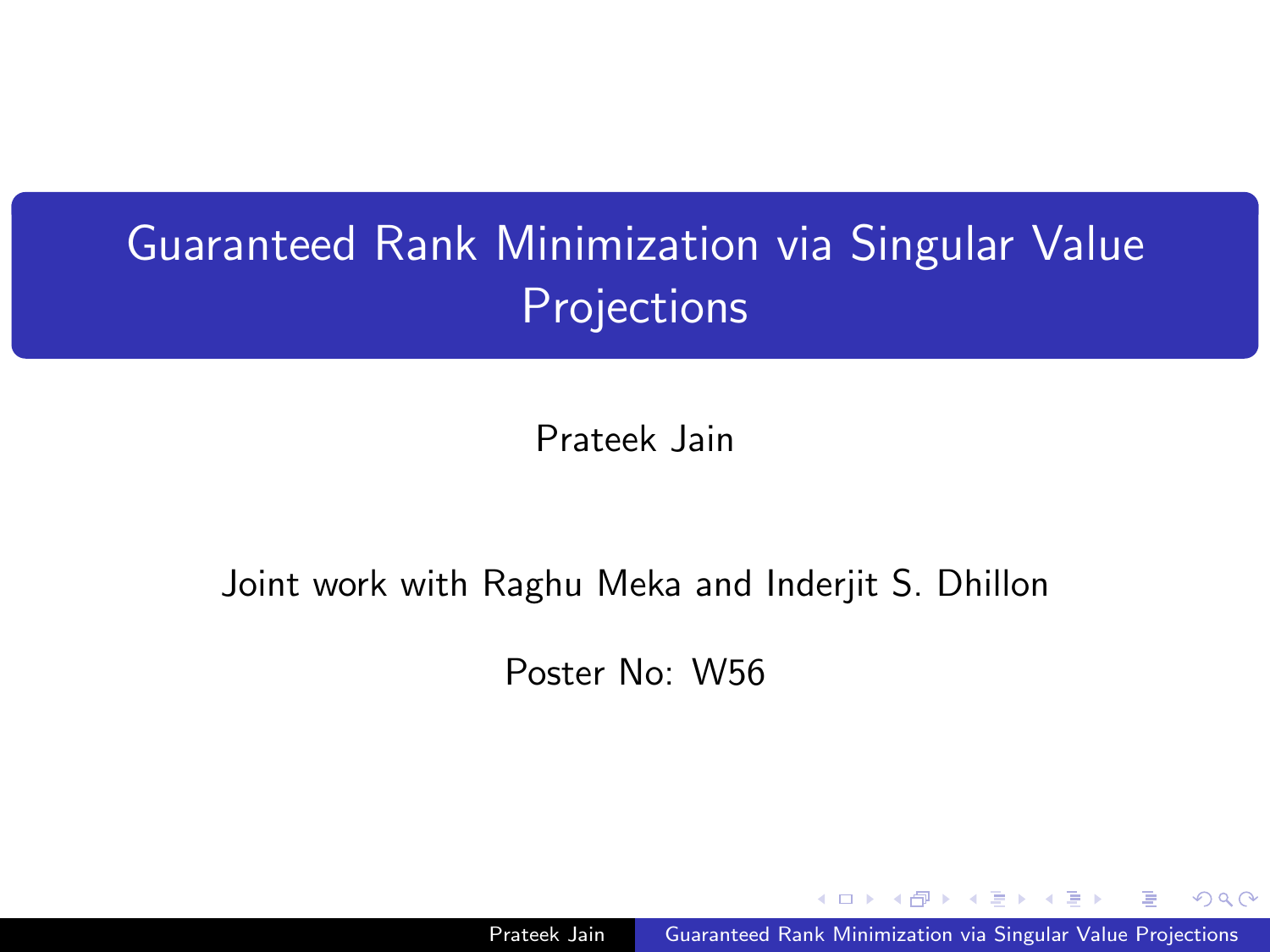## Affine Constrained Rank Minimization Problem (ARMP)

$$
(\mathbf{ARMP}): \quad \min_{X} \quad \text{rank}(X)
$$
\n
$$
\text{s.t } \mathcal{A}(X) = b.
$$
\n
$$
X \in \mathbb{R}^{m \times n}, \ \mathcal{A} : \mathbb{R}^{m \times n} \to \mathbb{R}^{d}, \ b \in \mathbb{R}^{d}.
$$

• 
$$
d \ll mn
$$
 (typically,  $d = 6nk$ )

**•** Applications:

- Matrix completion: Netflix Challenge
- Linear time-invariant systems
- **Embedding using missing Euclidean distances**
- NP-hard even to approximate within log factor (Meka et al.'08)

 $\Omega$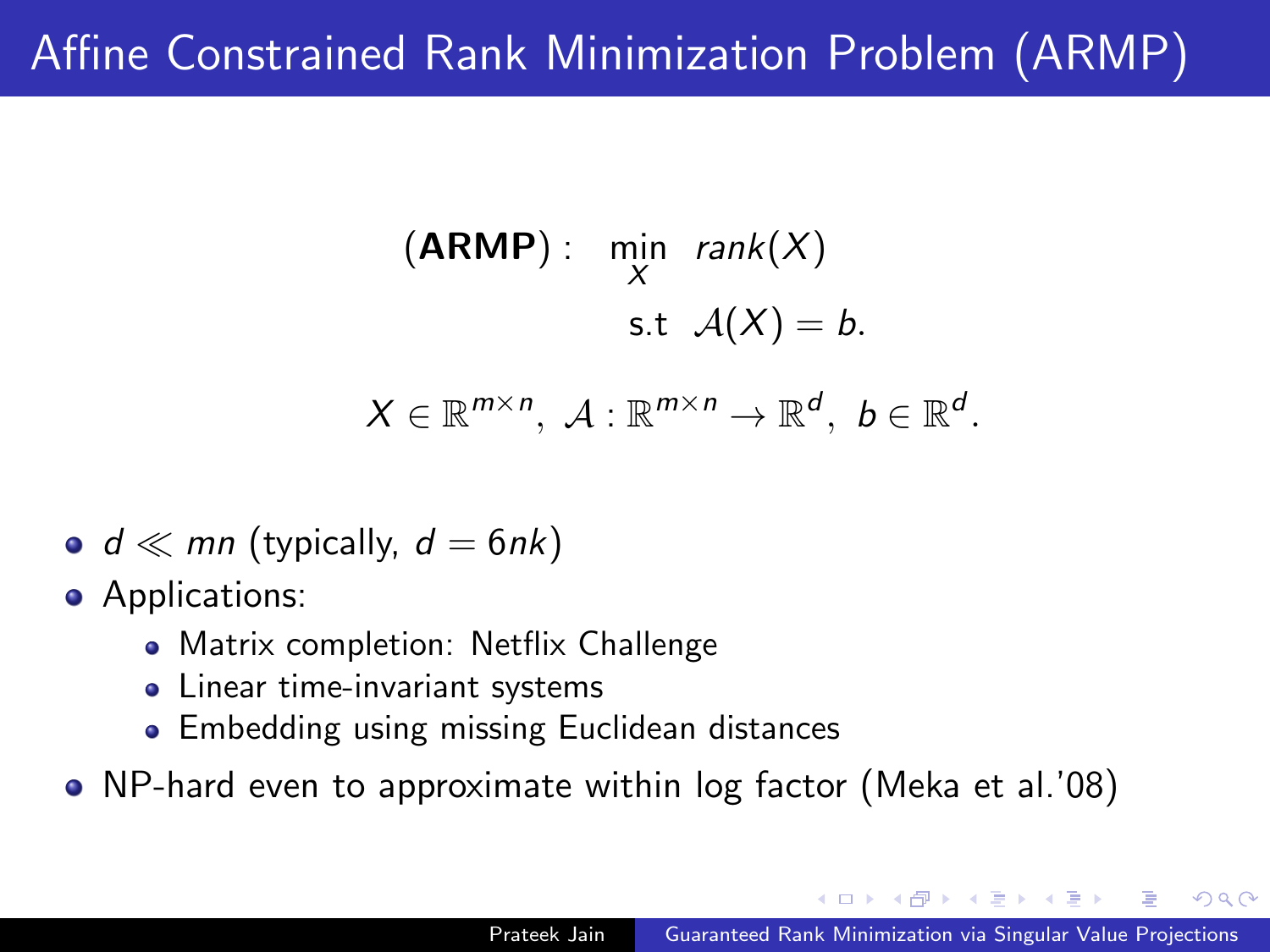## Singular Value Projection (SVP)

$$
(\text{RARMP}) : \min_{X} \psi(X) = \frac{1}{2} ||\mathcal{A}(X) - b||_2^2, \\ \text{s.t } X \in \mathcal{C}(k) = \{X : \text{rank}(X) \leq k\}.
$$

- SVP: Adapt classical projected gradient
- Efficient projection onto non-convex rank constraint using SVD
- Converges to the optimal solution under certain RIP conditions
- SVP-Newton: Second order adaptation of SVP

 $\Omega$